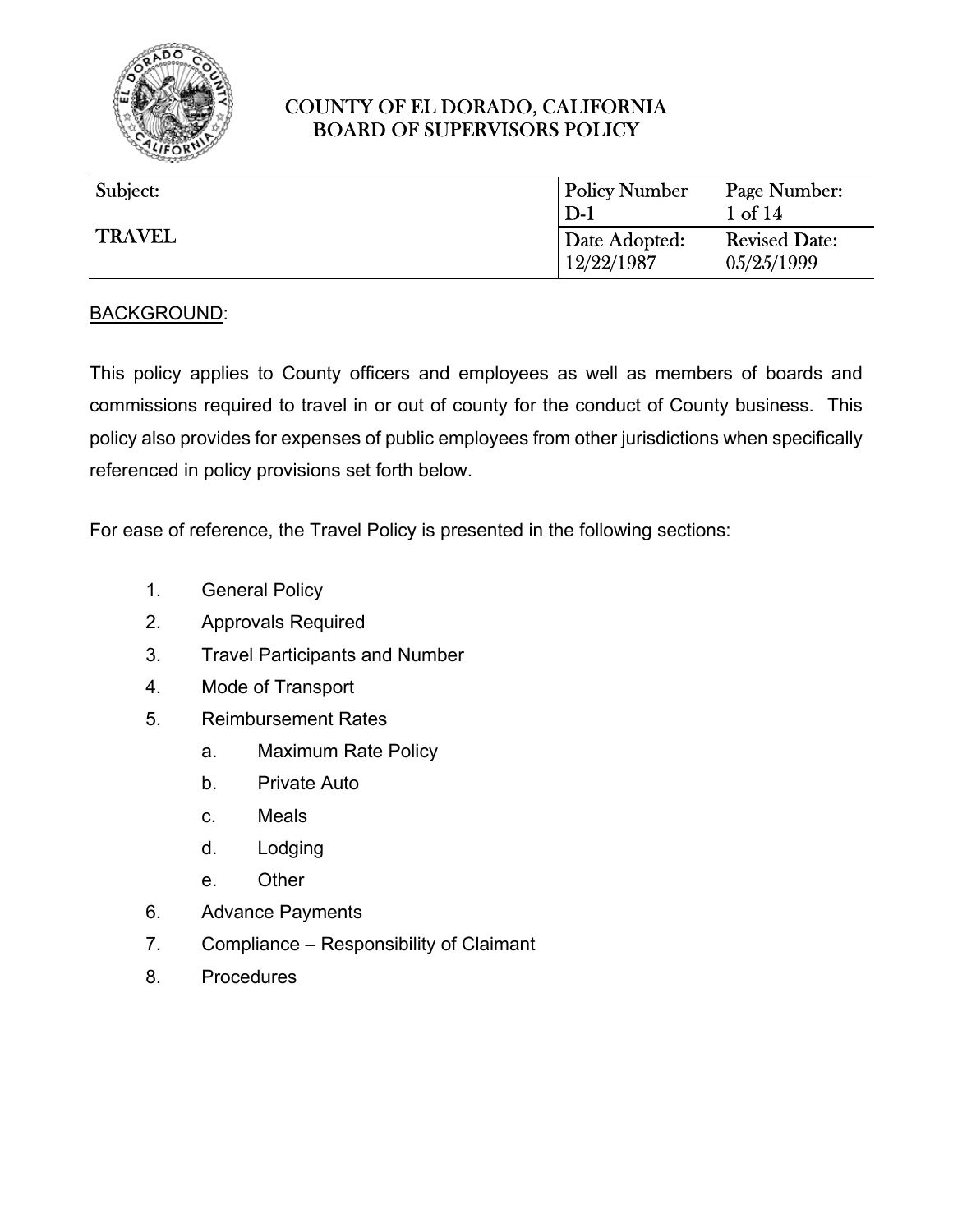

| Subject:      | <b>Policy Number</b><br>$D-1$ | Page Number:<br>$2 \text{ of } 14$ |
|---------------|-------------------------------|------------------------------------|
| <b>TRAVEL</b> | Date Adopted:<br>12/22/1987   | <b>Revised Date:</b><br>05/25/1999 |

#### POLICY:

- 1. General Policy
	- a. County officers and employees should not suffer any undue loss when required to travel on official County business, nor should said individuals gain any undue benefit from such travel.
	- b. County officers or employees compelled to travel in the performance of their duties and in the service of the County shall be reimbursed for their actual and necessary expenses for transportation, parking, tolls, and other reasonable incidental costs, and shall be reimbursed within maximum rate limits established by the Board of Supervisors for lodging, meals, and private auto use. "Actual and necessary expenses" do not include alcoholic beverages.
	- c. Travel arrangements should be as economical as practical considering the travel purpose, traveler, time frame available to accomplish the travel mission, available transportation and facilities, and time away from other duties.
	- d. Employees must obtain prior authorization for travel, i.e., obtain approvals before incurring costs and before commencing travel.
	- e. Receipts are required for reimbursement of lodging costs, registration fees, public transportation and for other expenses as specified, or as may be required by the County Auditor-Controller.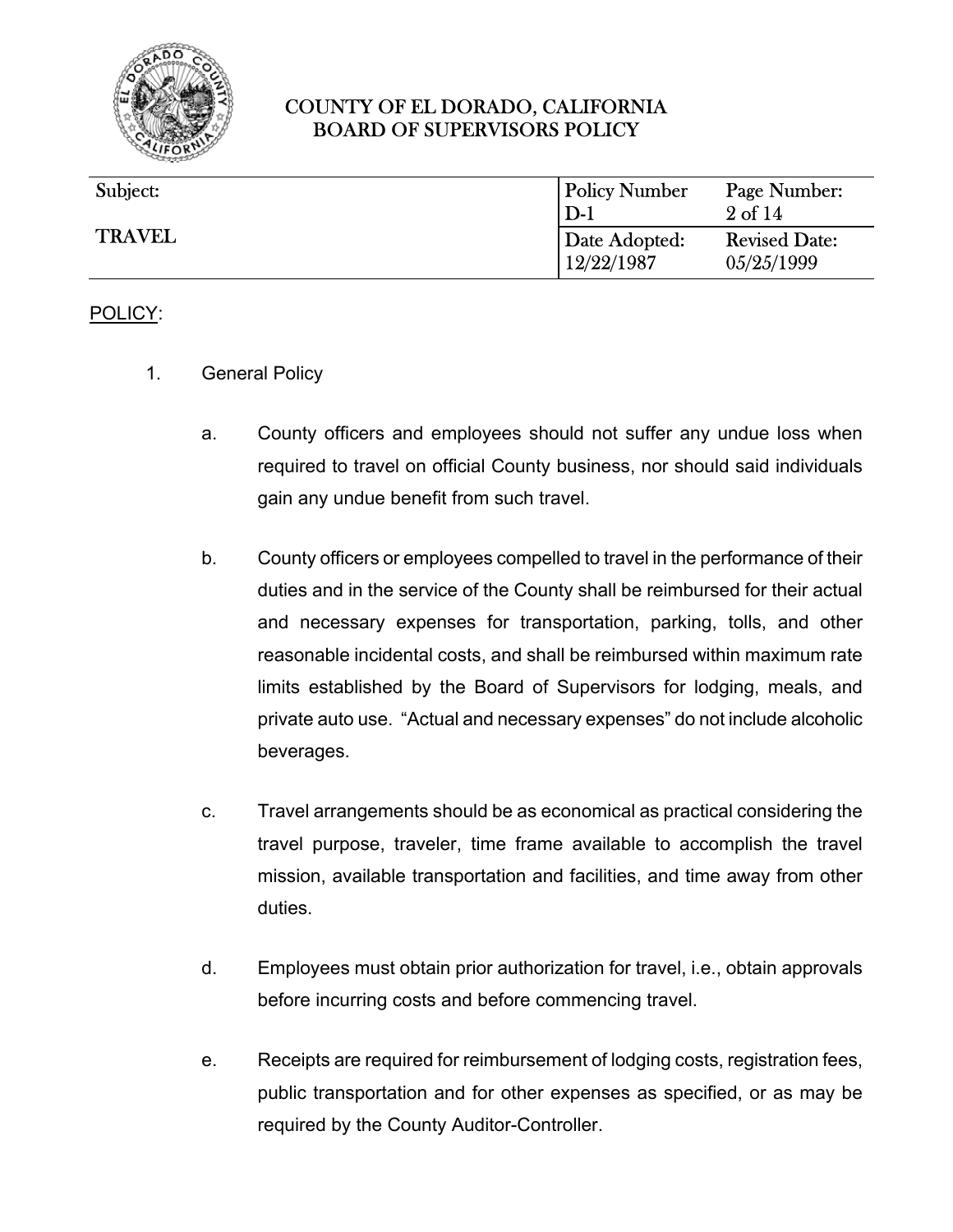

| Subject:      | <b>Policy Number</b><br>$D-1$ | Page Number:<br>$3$ of $14$        |
|---------------|-------------------------------|------------------------------------|
| <b>TRAVEL</b> | Date Adopted:<br>12/22/1987   | <b>Revised Date:</b><br>05/25/1999 |

- f. Requests for travel authorization and reimbursement shall be processed using forms specified by the County Auditor and Chief Administrative Office.
- g. The Chief Administrative Officer may, at his or her sole discretion, authorize an exception to requirements set forth in this Travel policy, based on extenuating circumstances presented by the appropriate, responsible department head. Any exception granted by the Chief Administrative Office is to be applied on a case-by-case basis and does not set precedent for future policy unless it has been formally adopted by the Board of Supervisors.
- 2. Approvals Required
	- a. Department head approval is required for all travel except by members of the County Board of Supervisors. Department heads may delegate approval authority when such specific delegation is approved by the Chief Administrative Officer. However, it is the expectation of the Chief Administrative Officer that department heads take responsibility for review and approval of travel.
	- b. Chief Administrative Office approval is required when travel involves any of the following:
		- (1) Transportation by common carrier (except BART), e.g., air, train, bus.
		- (2) Car rental.
		- (3) Out-of-county overnight travel.
		- (4) Members of boards or commissions, or non-county personnel.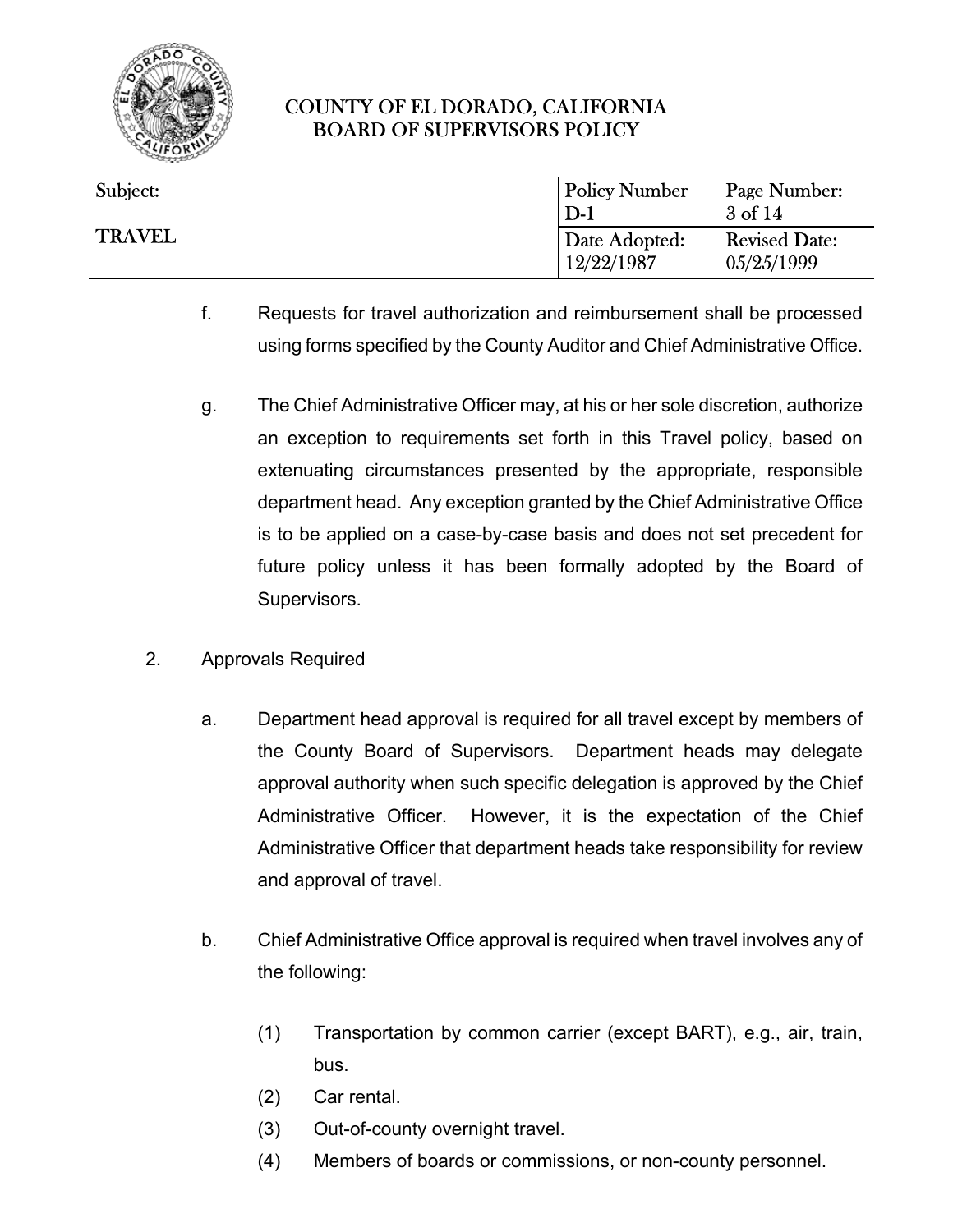

| Subject:      | <b>Policy Number</b>        |                                    |
|---------------|-----------------------------|------------------------------------|
|               | $D-1$                       | Page Number:<br>4 of 14            |
| <b>TRAVEL</b> | Date Adopted:<br>12/22/1987 | <b>Revised Date:</b><br>05/25/1999 |

- (5) Any exceptions required for provisions within this policy, e.g., travel requests not processed prior to travel, requests exceeding expense guidelines or maximums.
- c. It remains the discretion of the Chief Administrative Officer as to whether or not costs of travel which were not authorized in advance will be reimbursed, and whether or not exceptional costs will be reimbursed.
- 3. Travel Participants and Number
	- a. Department heads and assistants should not attend the same out-of-county conference; however, where mitigating circumstances exist, travel requests should be simultaneously submitted to the Chief Administrative Office with a justification memorandum.
	- b. The number of travel participants for each out-of-county event, in most instances, should be limited to one or two staff members, and those individuals should be responsible for sharing information with other interested parties upon return.
	- c. If out-of-county travel involves training or meetings of such technical nature that broader representation would be in the best interest of the County, the department head may submit a memo explaining the situation to the Chief Administrative Office, attached to travel requests, requesting authorization for a group of travelers.
	- d. Board of Supervisors members shall be governed by the same policies governing County employees except for the following: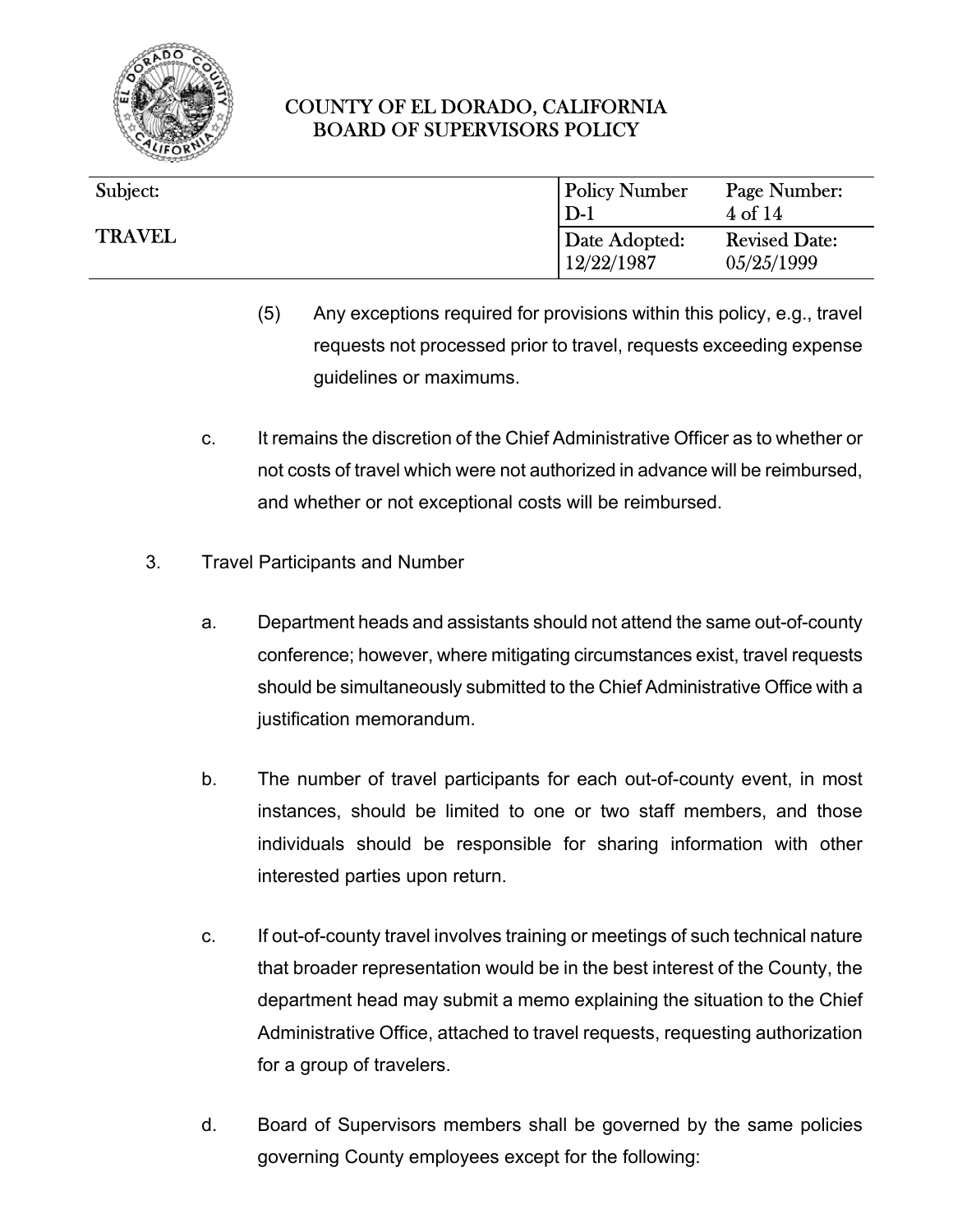

| Subject:      | <b>Policy Number</b> | Page Number:         |
|---------------|----------------------|----------------------|
| <b>TRAVEL</b> | $D-1$                | $5 \text{ of } 14$   |
|               | Date Adopted:        | <b>Revised Date:</b> |
|               | 12/22/1987           | 05/25/1999           |

- (1) A member of the Board of Supervisors requires NO specific authorization.
- (2) The following expenses incurred by a member of the Board of Supervisors constitute a County charge:
	- (a) Actual expenses for meetings and personal travel, necessarily incurred in the conduct of County Business. This includes but is not limited to mileage incurred while traveling to and from the Board members' residence and the location of the chambers of the Board of Supervisors while going to or returning from meetings of the Board of Supervisors.
- e. Non-County personnel travel expenses are not normally provided for since only costs incurred by and for county officers and employees on county business are reimbursable. However, reimbursement is allowable for county officers (elected officials and appointed department heads) and employees who have incurred expenses for non-county staff in the following circumstances.
	- (1) Meals for persons participating on a Human Resources interview panel when deemed appropriate by the Director of Human Resources.
	- (2) Conferences between County officials and consultants, experts, and public officials other than officers of El Dorado County, which are for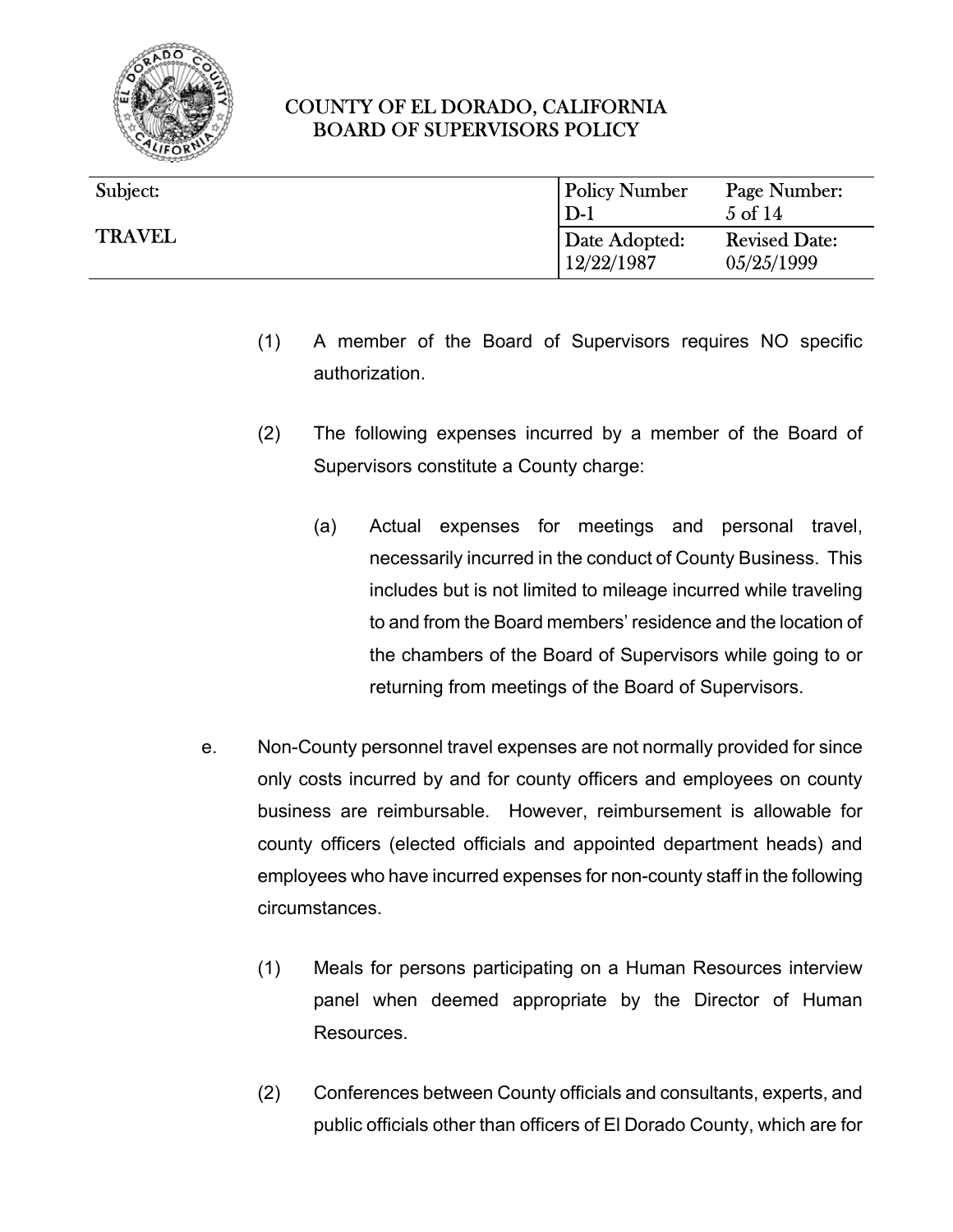

| Subject:      | <b>Policy Number</b><br>$D-1$ | Page Number:<br>6 of 14            |
|---------------|-------------------------------|------------------------------------|
| <b>TRAVEL</b> | Date Adopted:<br>12/22/1987   | <b>Revised Date:</b><br>05/25/1999 |

the purpose of discussing important issues related to County business and policies.

- (3) Transportation expenses for a group of County officers and employees and their consultants, and experts on a field trip to gain information necessary to the conduct of County business.
- (4) Lodging expenses for non-county personnel are NOT reimbursable except when special circumstances are noted and approved in advance by the Chief Administrative Office. Otherwise, such expenses must be part of a service contract in order to be paid.
- 4. Mode of Transport
	- a. Transportation shall be by the least expensive and/or most reasonable means available.
	- b. Private auto reimbursement may be authorized by the department head for county business travel within county and out of county. Reimbursement shall not be authorized for commuting to and from the employee's residence and the employee's main assigned work site, unless required by an executed Memorandum of Understanding between the County and a representing labor organization, or one-time, special circumstances approved by a department head.
	- c. Out of county travel by county vehicle or private vehicle may be authorized if the final destination of the trip does not exceed a four (4) hour driving distance from the County offices. Any exception to this policy must receive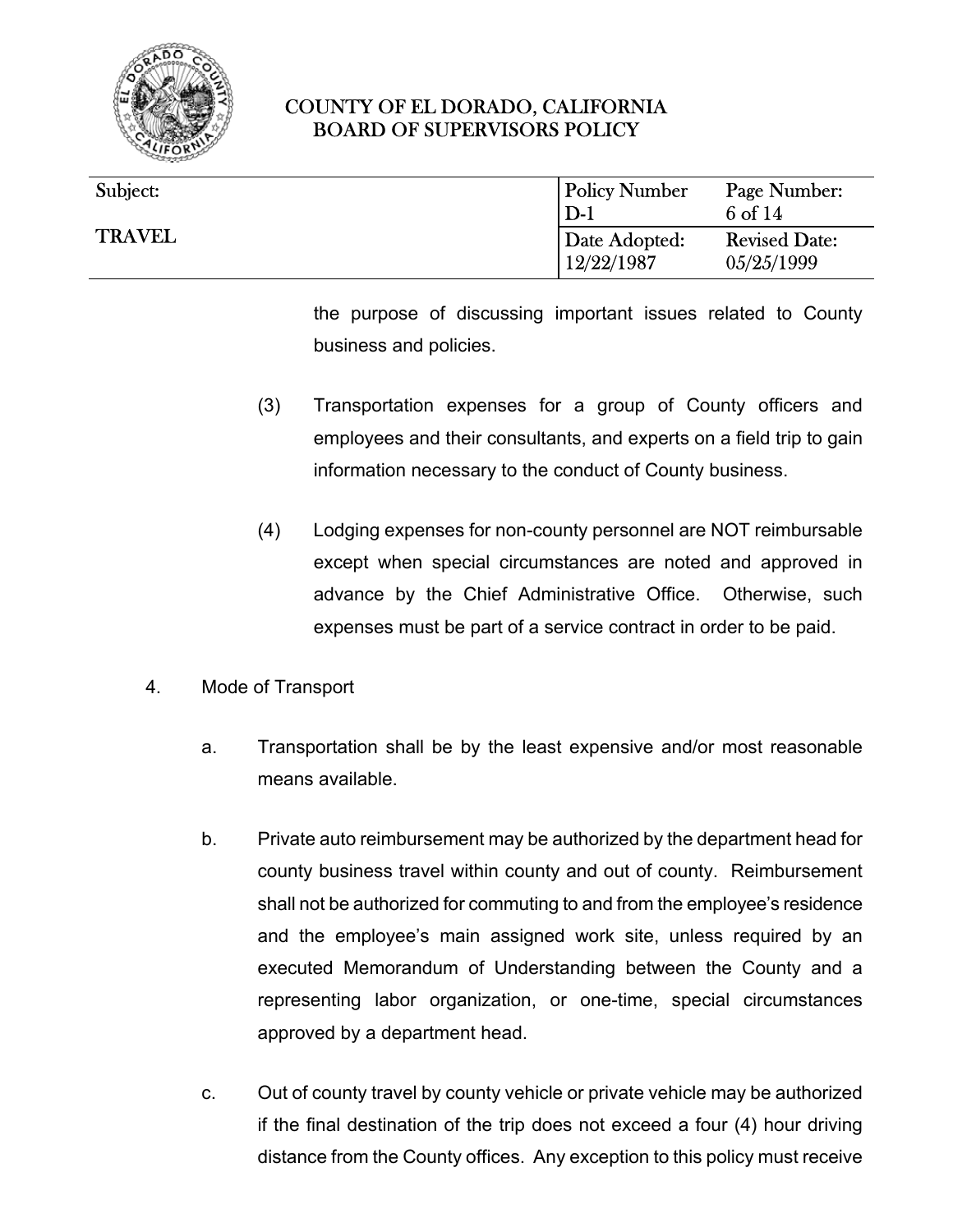

| Subject:      | <b>Policy Number</b><br>$D-1$ | Page Number:<br>$7 \text{ of } 14$ |
|---------------|-------------------------------|------------------------------------|
| <b>TRAVEL</b> | Date Adopted:<br>12/22/1987   | <b>Revised Date:</b><br>05/25/1999 |

prior approval from the Chief Administrative Officer. If air travel would be more economical, but the employee prefers to drive even though travel by car would not be in the County's best interest, the County will reimburse transportation equal to the air travel; transportation costs over and above that amount, as well as any extra days of lodging and meals, etc., will be considered a personal, not reimbursable cost of the traveler.

- d. Common carrier travel must be in "Coach" class unless otherwise specifically authorized in advance by the Chief Administrative Officer. Generally, any costs over and above coach class shall be considered a personal, not reimbursable expense of the traveler.
	- (1) Rental cars may be used as part of a trip using public transportation if use of a rental car provides the most economical and practical means of travel. The use of a rental car must be noted on the Travel Authorization in advance and authorized by the Department Head and Chief Administrative Officer. Justification for the use of the rental car must accompany that request. Rental car costs will not be reimbursed without prior authorization except in the case of emergencies. Exceptions may be granted at the sole discretion of the Chief Administrative Officer or designated CAO staff.
- 5. Reimbursement Rates
	- a. Maximum rates for reimbursement may not be exceeded unless due to special circumstances documented by the department head and approved by the Chief Administrative Officer. The amount of any reimbursement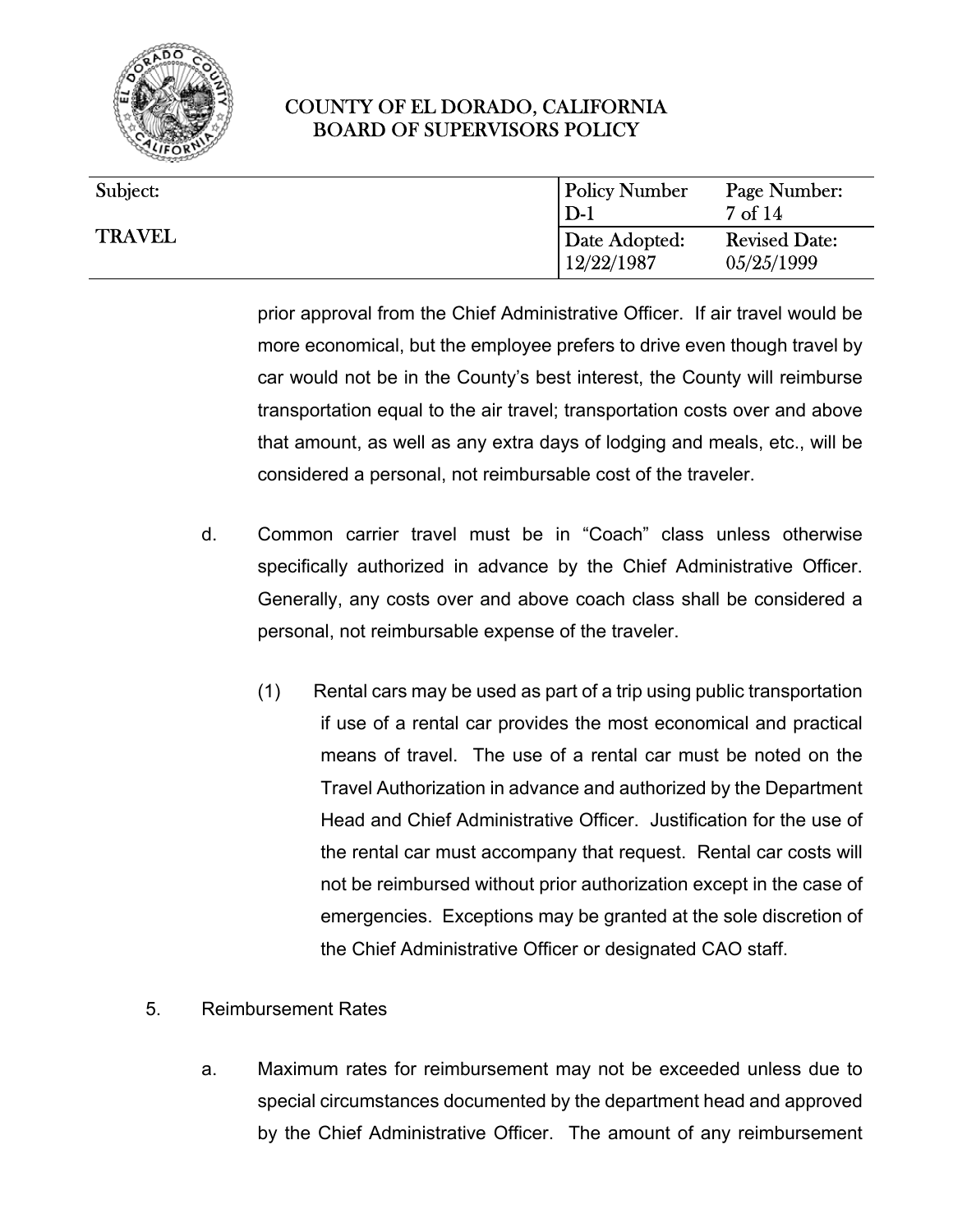

| Subject:      | <b>Policy Number</b><br>$D-1$ | Page Number:<br>8 of 14            |
|---------------|-------------------------------|------------------------------------|
| <b>TRAVEL</b> | Date Adopted:<br>12/22/1987   | <b>Revised Date:</b><br>05/25/1999 |

above the maximum shall be at the sole discretion of the Chief Administrative Officer.

b. Private Auto

Travel by private auto in the performance of "official County business" shall be reimbursed at the Federal rate as determined by the Internal Revenue **Service** 

Mileage for travel shall be computed from the employee's designated work place. If travel begins from the employee's residence, mileage shall be calculated from the residence or work place, whichever is less. (For example, an employee who lives in Cameron Park and drives to a meeting in Sacramento, leaving from the residence will be paid for mileage from the residence to Sacramento and back to the residence.)

The mileage reimbursement rate represents full reimbursement, excluding snow chain installation and removal fee, for expenses incurred by a County officer or employee (e.g., fuel, normal wear and tear, insurance, etc.) during the use of a personal vehicle in the course of service to El Dorado County.

c. Meals

Actual meal expenses, within maximum allowable rates set forth below, may be reimbursed routinely out-of-county travel, and for in-county overnight travel. Meals will not be provided for in-county travel or meetings which do not involve overnight lodging, unless special circumstances are involved such as the following: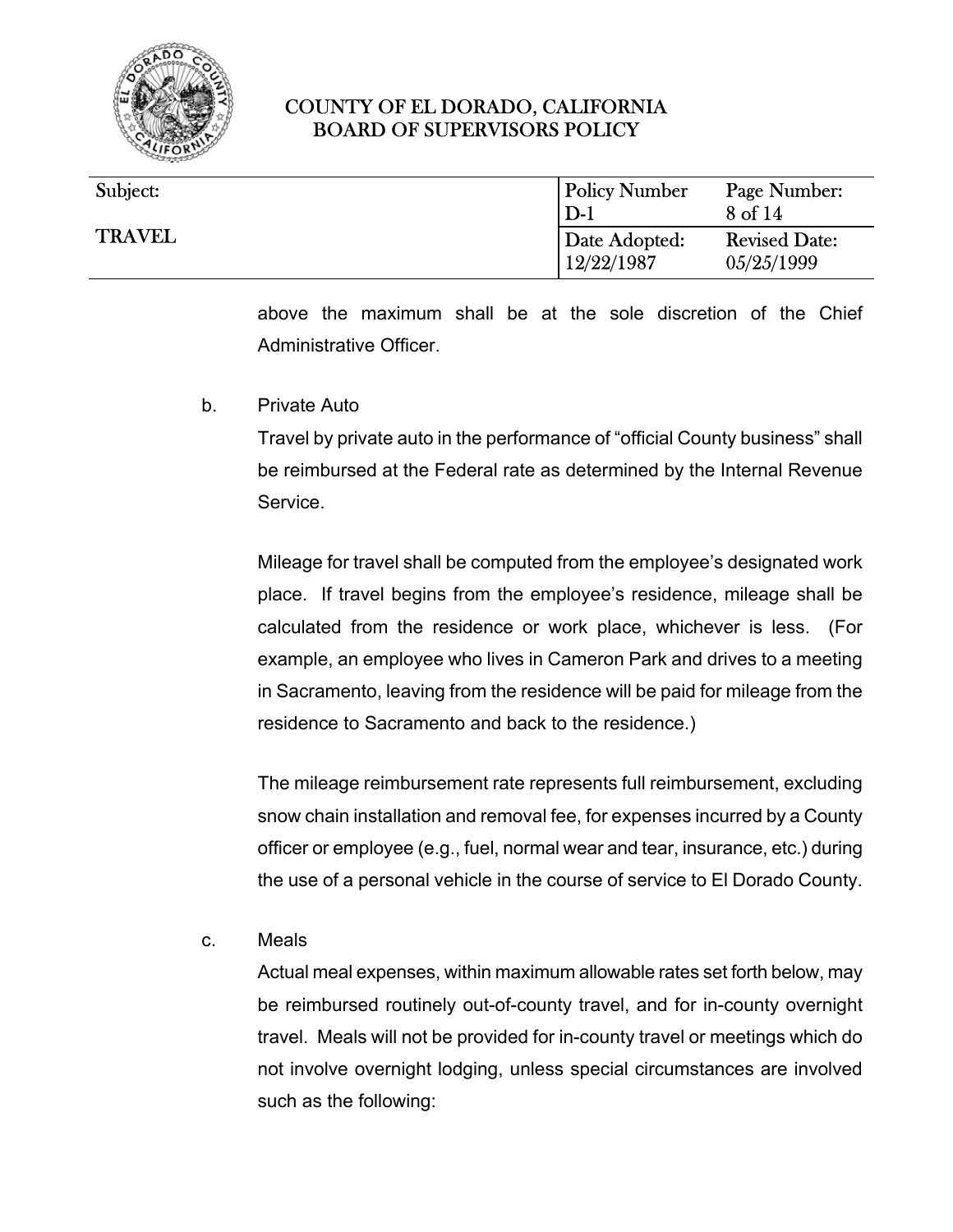

| Subject:      | <b>Policy Number</b><br>$D-1$ | Page Number:<br>9 <sub>of</sub> 14 |
|---------------|-------------------------------|------------------------------------|
| <b>TRAVEL</b> | Date Adopted:<br>12/22/1987   | <b>Revised Date:</b><br>05/25/1999 |

- (1) When meals are approved as part of a program for special training sessions, conferences, and workshops;
- (2) when employees traveling from the western slope of the county to Lake Tahoe and vice-versa are required to spend the entire work day at that location;
- (3) when the Director of Human Resources deems it appropriate to provide meals to a Human Resources interview panel;
- (4) when Senior Managers and/or Executives of El Dorado County or the El Dorado County Water Agency meet with executives of other governmental agencies, community organizations, or private companies in a breakfast, lunch or dinner setting in order to conduct County business. While such meetings are discouraged unless absolutely necessary to the efficient conduct of County or Water Agency business, such expenses for County managers require approval by the Chief Administrative Officer.

Actual costs of meals may be reimbursed up to a total of \$40 per day without regard to how much is spent on individual meals (e.g., breakfast, lunch, dinner, snacks), and without receipts. If an employee is on travel status for less than a full day, costs may be reimbursed for individual meals within the rates shown below.

Breakfasts may be reimbursed only if an employee's travel consists of at least 2 hours in duration before an employee's regular work hours. Dinner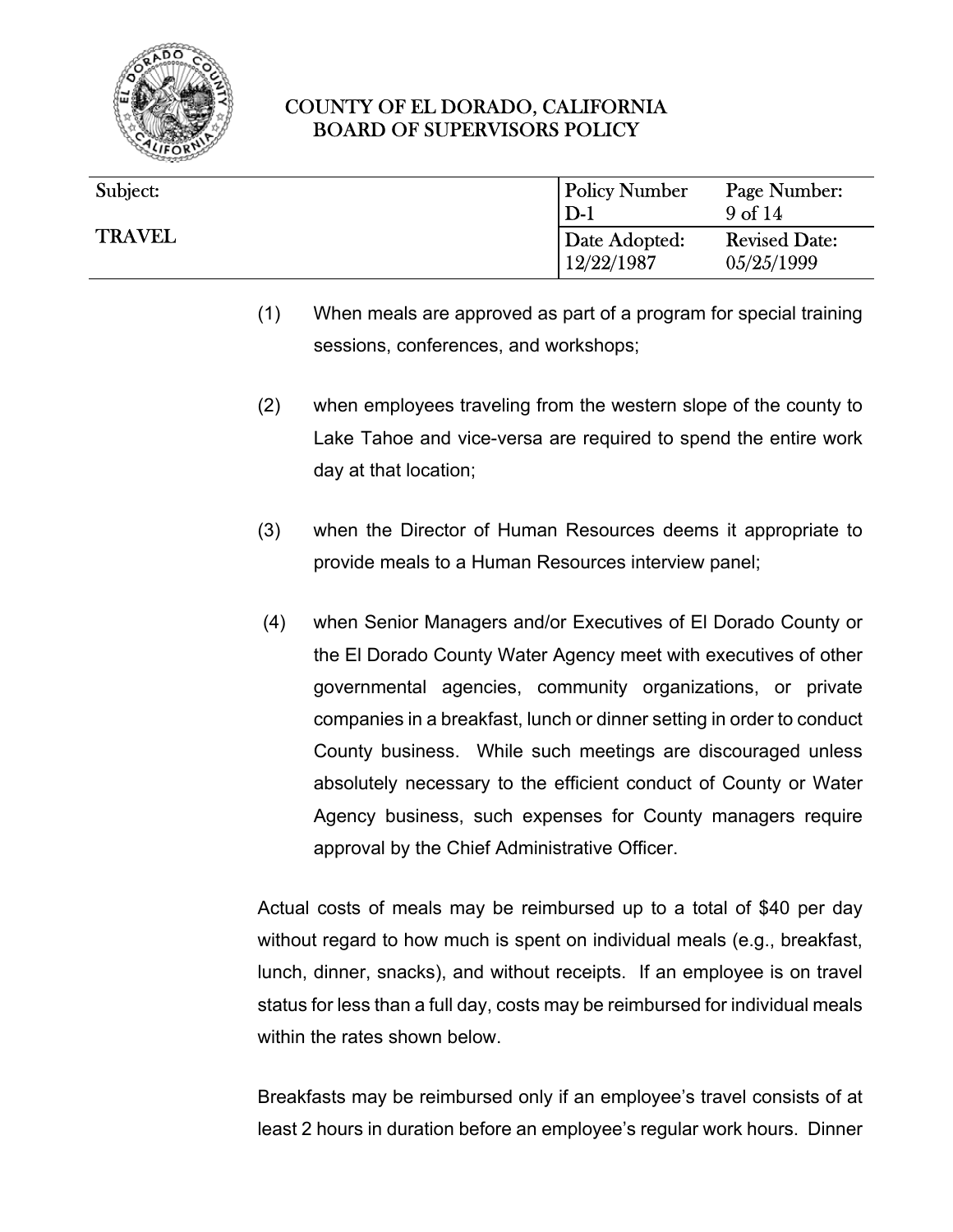

| Subject:      | <b>Policy Number</b><br>$D-1$ | Page Number:<br>$10$ of $14$       |
|---------------|-------------------------------|------------------------------------|
| <b>TRAVEL</b> | Date Adopted:<br>12/22/1987   | <b>Revised Date:</b><br>05/25/1999 |

may be reimbursed if travel consists of at least 2 hours in duration after an employee's regular work hours.

#### **Maximum Allowable Meal Reimbursement**

| <b>Breakfast</b>   | \$8.00      |
|--------------------|-------------|
| Lunch              | \$12.00     |
| Dinner             | \$20.00     |
| Total for full day | \$40.00/day |

- d. Lodging
	- (1) Lodging within county may be authorized by a department head if assigned activities require an employee to spend one or more nights in an area of the county which is distant from their place of residence (e.g., western slope employee assigned to 2-day activity in South Lake Tahoe).
	- (2) Lodging may be reimbursed up to \$125 per night, plus tax, single occupancy. The Chief Administrative Office may approve extraordinary costs above these limits on a case by case basis when the responsible department head and Chief Administrative Office determine that higher cost is unavoidable, or is in the best interest of the County.
	- (3) Single rates shall prevail except when the room is occupied by more than one County employee. However, nothing in this policy shall be construed to require employees to share sleeping accommodations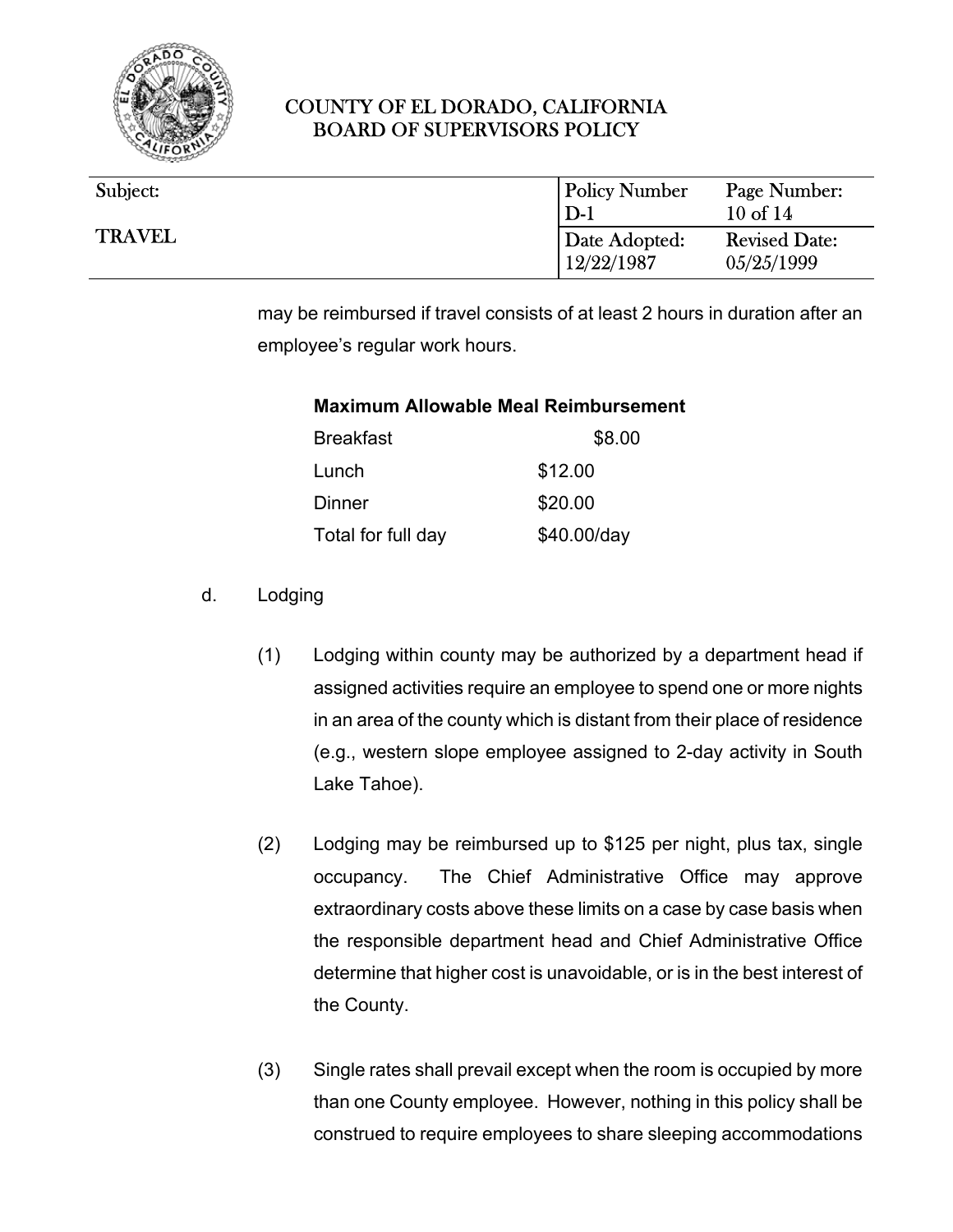

| Subject:      | <b>Policy Number</b><br>$D-1$ | Page Number:<br>11 of $14$         |
|---------------|-------------------------------|------------------------------------|
| <b>TRAVEL</b> | Date Adopted:<br>12/22/1987   | <b>Revised Date:</b><br>05/25/1999 |

while traveling on County business. In all travel, employees are expected to secure overnight accommodations as economically as possible and practical.

- (4) Lodging arrangements should be made, whenever possible and practicable, at hotels/motels which offer a government discount, will waive charges to counties for Transient Occupancy Tax, or at which the County has established an account. When staying at such a facility, the name of the employee and the department must appear on the receipt of the hotel/motel bill.
- e. Other Expenses

All other reasonable and necessary expenses (i.e., parking, shuttle, taxi, etc.) will be reimbursed at cost if a receipt is submitted with the claim. Receipts are required except for those charges where receipts are not customarily issued, for example, bridge tolls and snow chain installation and removal fees. When specific cost guidelines are not provided by the county, reasonableness of the expense shall be considered by the department head and Chief Administrative Officer before deciding whether to approve.

Reasonable costs for snow chain installation and removal may be claimed and reimbursed. The purchase cost of snow chains would not be an allowable charge against the county.

6. Advance Payments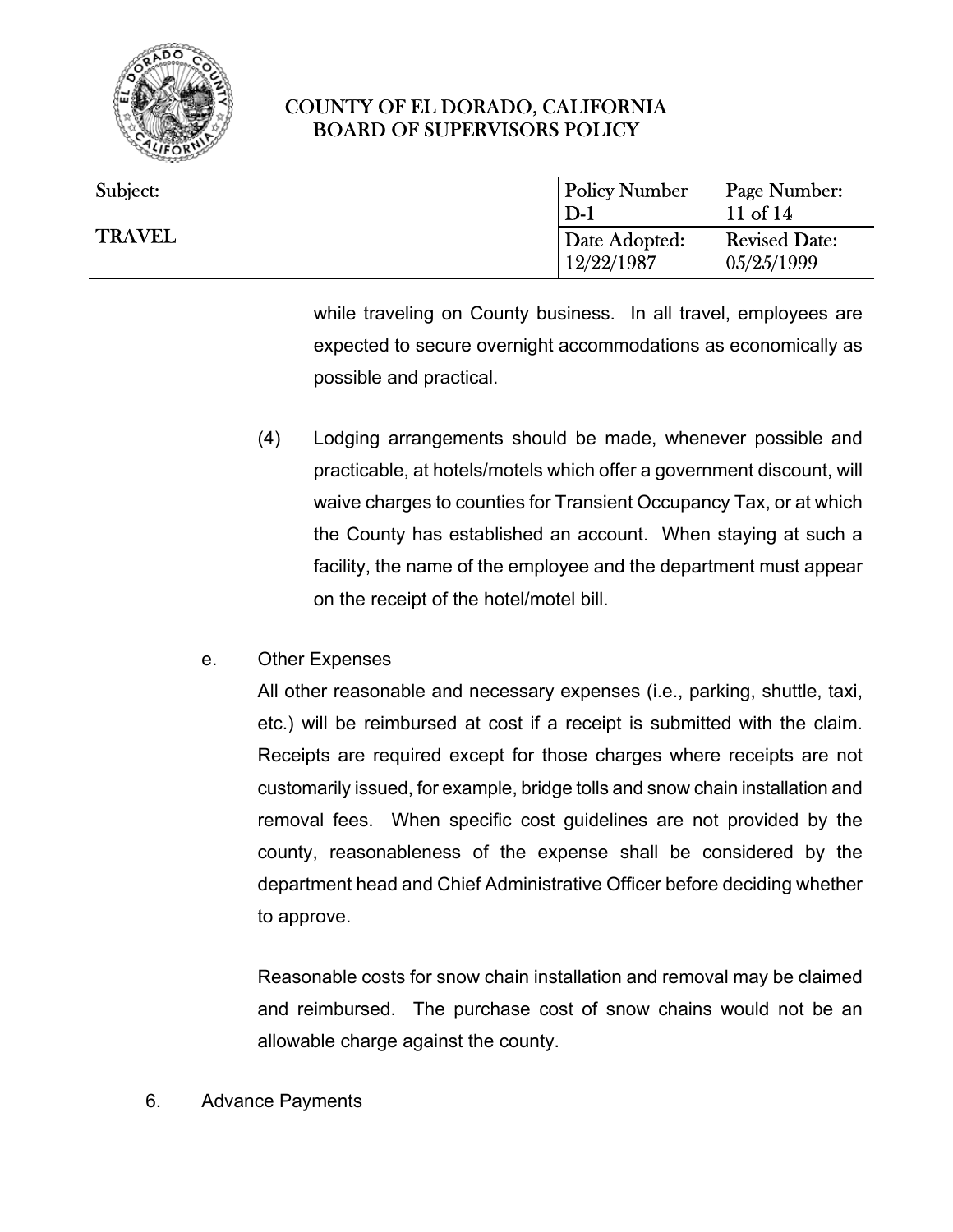

| Subject:      | <b>Policy Number</b>        | Page Number:                       |
|---------------|-----------------------------|------------------------------------|
| <b>TRAVEL</b> | $D-1$                       | $12$ of $14$                       |
|               | Date Adopted:<br>12/22/1987 | <b>Revised Date:</b><br>05/25/1999 |

The Auditor may provide advance funds for estimated "out of pocket" expenses up to seventy-five percent (75%), but no less than \$50.00. The "out of pocket" expenses may include meals, taxi and public transportation, lodging, parking, and pre-registration costs.

7. Compliance - Claimant Responsibility

It is the responsibility of the claimant to understand and follow all policies and procedures herein in order to receive reimbursement for mileage, travel and expense claims. Any form completed improperly or procedure not followed may result in the return of a claim without reimbursement.

- 8. Procedures:
	- a. Authorization to incur expenses must be obtained as set forth in this County policy, and as may be directed by the department.
	- b. Requests for advance funds for anticipated travel expenses itemized on the Travel Authorization Request form are obtained by indicating this need on that form prior to processing the request.
	- c. Forms which require Chief Administrative Office approval should be submitted to the Chief Administrative Office, after department head approval, at least 7 to 10 days prior to travel to allow time for processing through County Administration and Auditor's Department.
	- d. Cancellation of travel, requires that any advanced funds be returned to the Auditor Controller's office within five (5) working days of the scheduled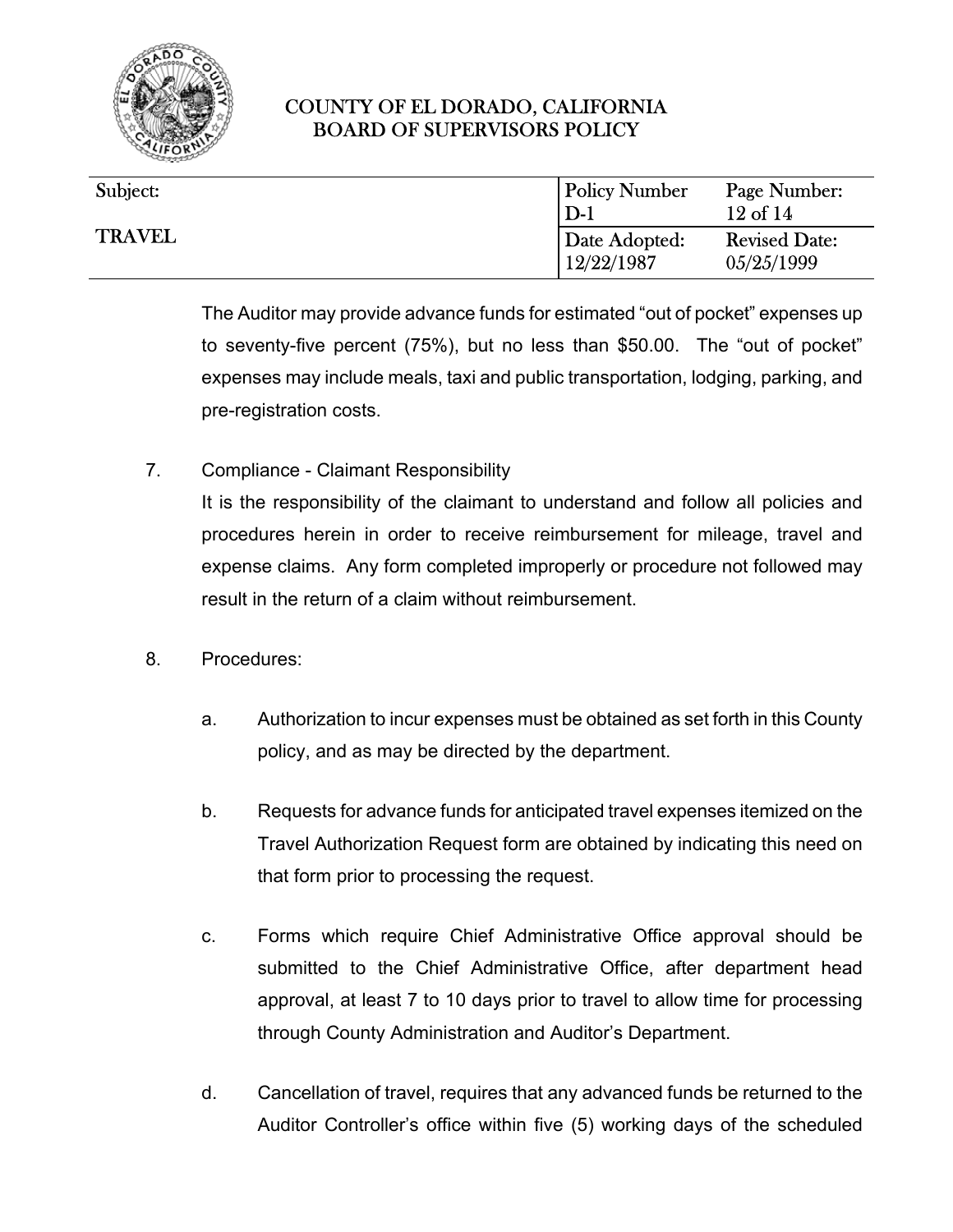

| Subject:<br><b>TRAVEL</b> | <b>Policy Number</b><br>$D-1$ | Page Number:<br>$13$ of $14$       |
|---------------------------|-------------------------------|------------------------------------|
|                           | Date Adopted:<br>12/22/1987   | <b>Revised Date:</b><br>05/25/1999 |

departure date. If the advance is not returned within this time frame, the employee could jeopardize their standing to receive advances in the future.

- e. Travel Claims are due to the Auditor within 30 days after completion of travel. Personal Mileage and Expense Claims are due to the Auditor within 15 days after the end of each calendar month. The due date may be extended if deemed appropriate by the County Auditor. Claims must itemize expenses as indicated on claim forms, and must be processed with receipts attached.
- f. Reimbursements will be provided expeditiously by the County Auditor upon receipt of properly completed claim forms. The Auditor's Office shall promptly review claims to determine completeness, and if found incomplete, will return the request to the claimant noting the areas of deficiency.
- g. Personal Mileage and Expense Claim forms should be completed for each calendar month, one month per claim form. These monthly claims are due to the Auditor within 15 days following the month end; however, the deadline may be extended if deemed appropriate by the County Auditor. If monthly amounts to be claimed are too small to warrant processing at the end of a month (i.e., if cost of processing would exceed the amount being claimed), the claims for an individual may be accumulated and processed in a batch when a reasonable claim amount has accrued. In any event, such claims shall be made and submitted to the County Auditor for accounting and payment within the same fiscal year as the expense was incurred.
- h. Expense Claim Form